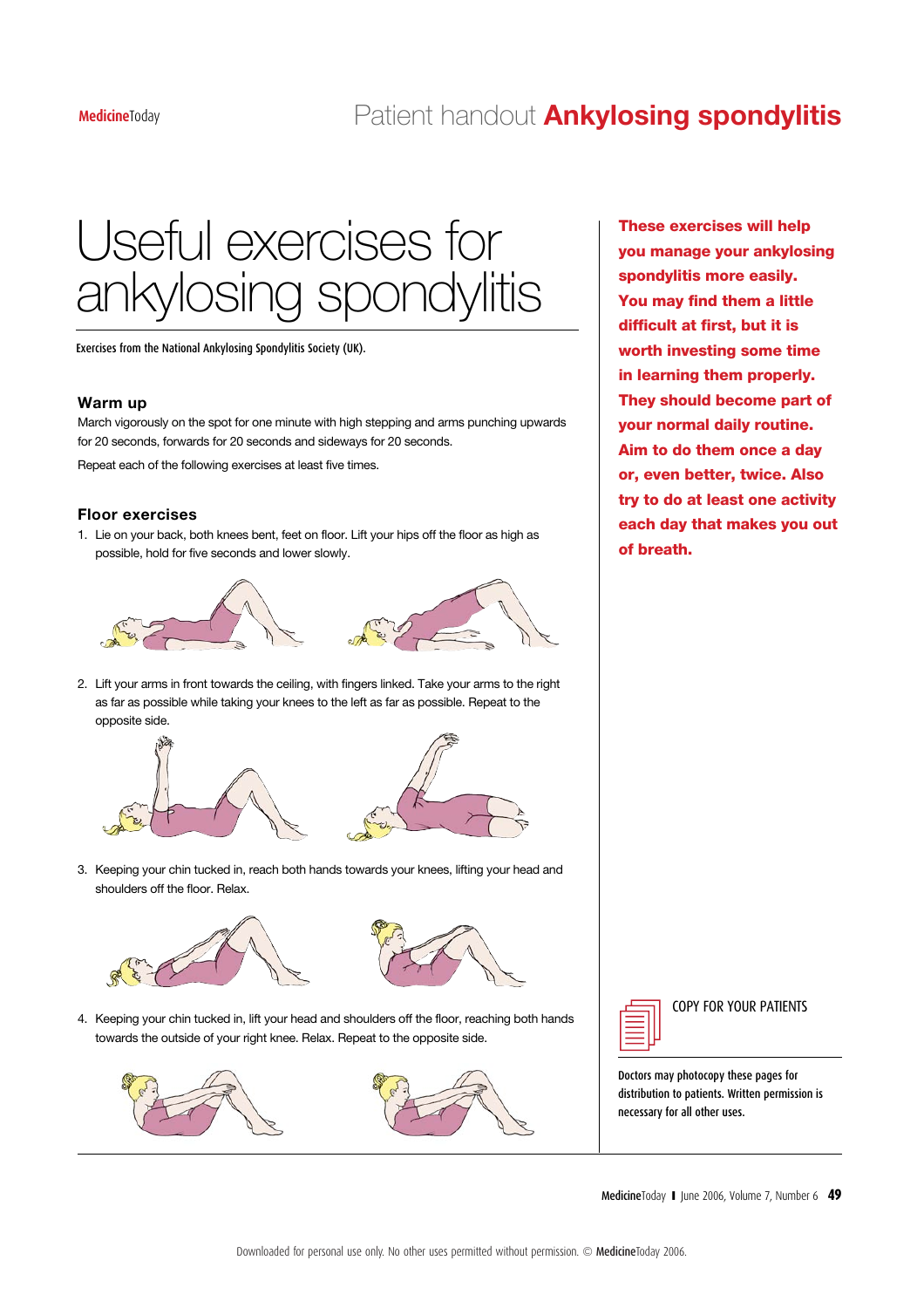### **Floor exercises continued**

5. Kneel on all fours. Keeping your elbows straight throughout, tuck your head between your arms and arch your back as high as possible. Lift your head and hollow your back as much as possible.



6. Keeping your head up, raise your right arm forwards as you raise your left leg backwards as high as possible. Hold for five seconds. Return to all fours and change to raising your left arm and right leg.



### **Chair exercises**

Sit on a stable kitchen or dining room chair with your feet on the floor, hooked around the legs of the chair.

7. Place your hands by your sides. Hold the chair with your left hand. Bend sideways as far as possible without bending forwards, reaching your right hand towards the floor. Repeat to the opposite side.





8. With your hands clasped on your forearms at shoulder level, turn your upper body to the  $\mathbb{R}$  and  $\mathbb{R}$  in personal use only. No other use personal use personal use  $\mathbb{R}$  and  $\mathbb{R}$  and  $\mathbb{R}$  are uses personal uses  $\mathbb{R}$  and  $\mathbb{R}$  are uses  $\mathbb{R}$  and  $\mathbb{R}$  are uses  $\mathbb{R}$  and  $\mathbb{$ opposite side.





COPY FOR YOUR PATIENTS

Doctors may photocopy this page for their distribution to patients. Written permission is necessary for all other uses.

These exercises should become part of your normal daily routine. Aim to do them once a day or, even better, twice.

**50** MedicineToday **I** June 2006, Volume 7, Number 6

9. Hold the sides of the chair seat. Turn your head to the right as far as possible without letting your shoulders turn. Repeat to the

opposite side.